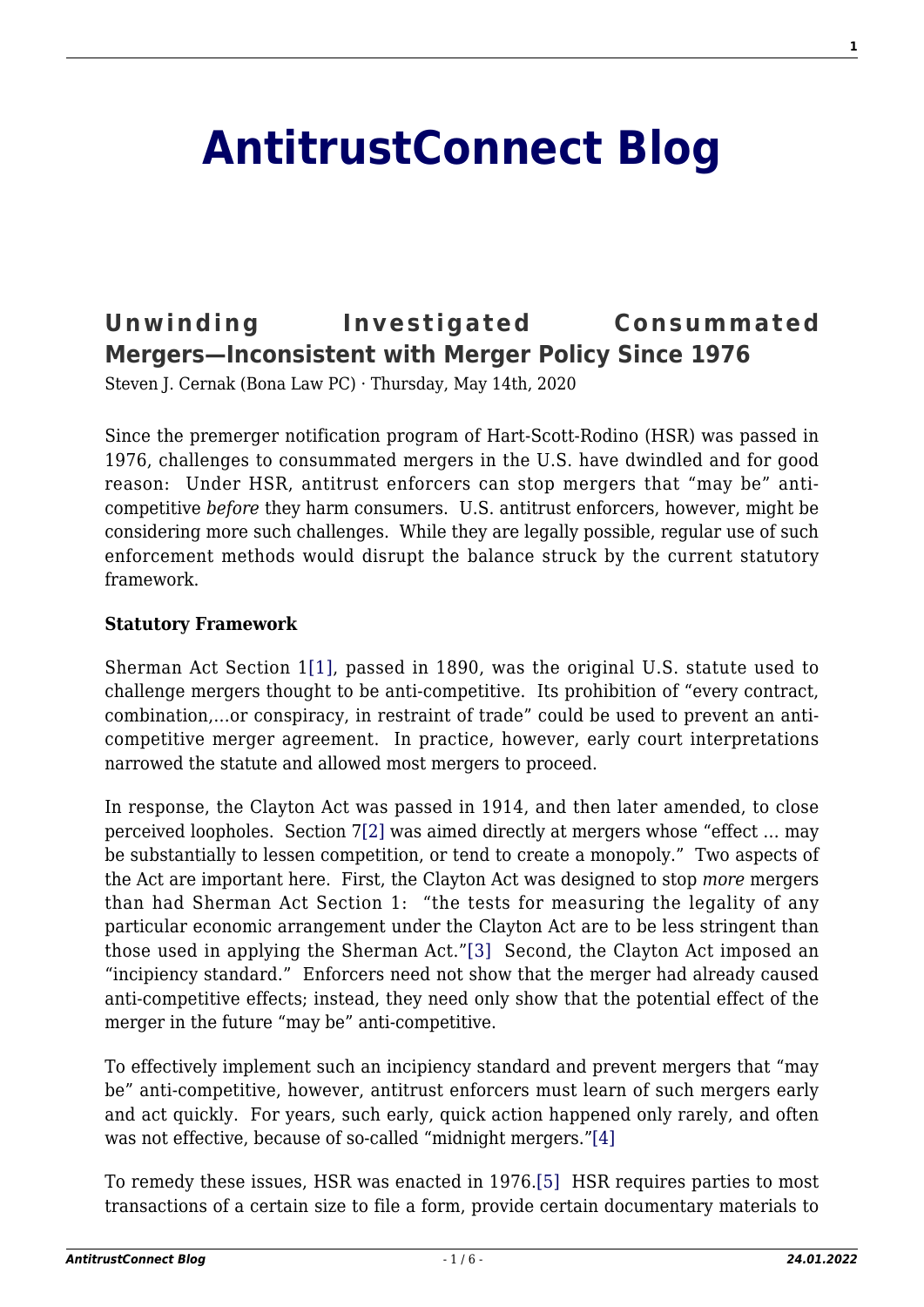<span id="page-1-0"></span>the U.S. antitrust enforcers, and then wait for agency review before closing. Most reviews are conducted within thirty days and the parties are permitted to close their transaction. A minority are subject to a much deeper and longer review before being challenged in court or permitted to close.[\[6\]](#page-3-5) As a result of HSR, however, most mergers with effects in the U.S. are now investigated by the enforcement agencies and, if necessary, challenged before consummation.[\[7\]](#page-3-6)

<span id="page-1-1"></span>Premerger review provides several benefits to antitrust enforcers and the consumer welfare they protect. Enforcers can more efficiently and effectively enforce the Clayton Act's incipiency standard and prevent mergers that "may be" anti-competitive before they do any harm. Also, premerger review allows enforcers, if they can convince a court, to block "bad" mergers or force corrective divestitures without needing to "unscramble the eggs."

<span id="page-1-2"></span>Premerger notification also provides benefits to merging parties. They obtain nearcertainty that the federal antitrust enforcers will not later try to unwind the transaction on antitrust grounds.[\[8\]](#page-3-7) Even the parties effectively forced to abandon or drastically change their proposed transaction at least avoid the costs of unwinding a transaction and recreating two different companies.

Those benefits of premerger notification are not cost-free. The relatively low thresholds necessary to obtain the premerger notification of most or all harmful mergers also mean that many non-problematic mergers must be reported as well. Those competitively neutral or beneficial mergers must incur the delay and costs of filing preparation, submission, and fees. After more than forty years, merging parties and all participants in the premerger notification system now understand it well and have internalized the costs and benefits. The Federal Trade Commission, which handles administration of the program, has declared HSR "a success.["\[9\]](#page-3-8)

### <span id="page-1-3"></span>**Policy Changes?**

Technically, clearance of any HSR-filed transaction does not mean that the enforcers will not later challenge the transaction: "a decision not to seek injunctive relief at [the time that of clearance] does not preclude the enforcement agencies from initiating a post-merger enforcement action at a later time.["\[10\]](#page-3-9) Still, such delayed enforcement actions have been rare. But will that remain true?

<span id="page-1-4"></span>In 2019, both the FTC and Department of Justice Antitrust Division formed special units to investigate "big tech" companies. Media reports speculated that potential actions of those units could include unwinding consummated mergers: "The new [FTC] scrutiny will be broad, officials said, and will include re-examining mergers that already have been approved by the government. That re-examination could eventually lead the FTC to try to unwind deals that it finds to be having anti-competitive effects now[.]["\[11\]](#page-4-0)

<span id="page-1-5"></span>In March 2020, the worsening COVID-19 crisis brought renewed attention to a relatively small 2012 merger in the ventilator industry. Covidien, a maker of ventilators, purchased another smaller ventilator producer, Newport, and received HSR clearance from the FTC. Shortly after the transaction, the merged company and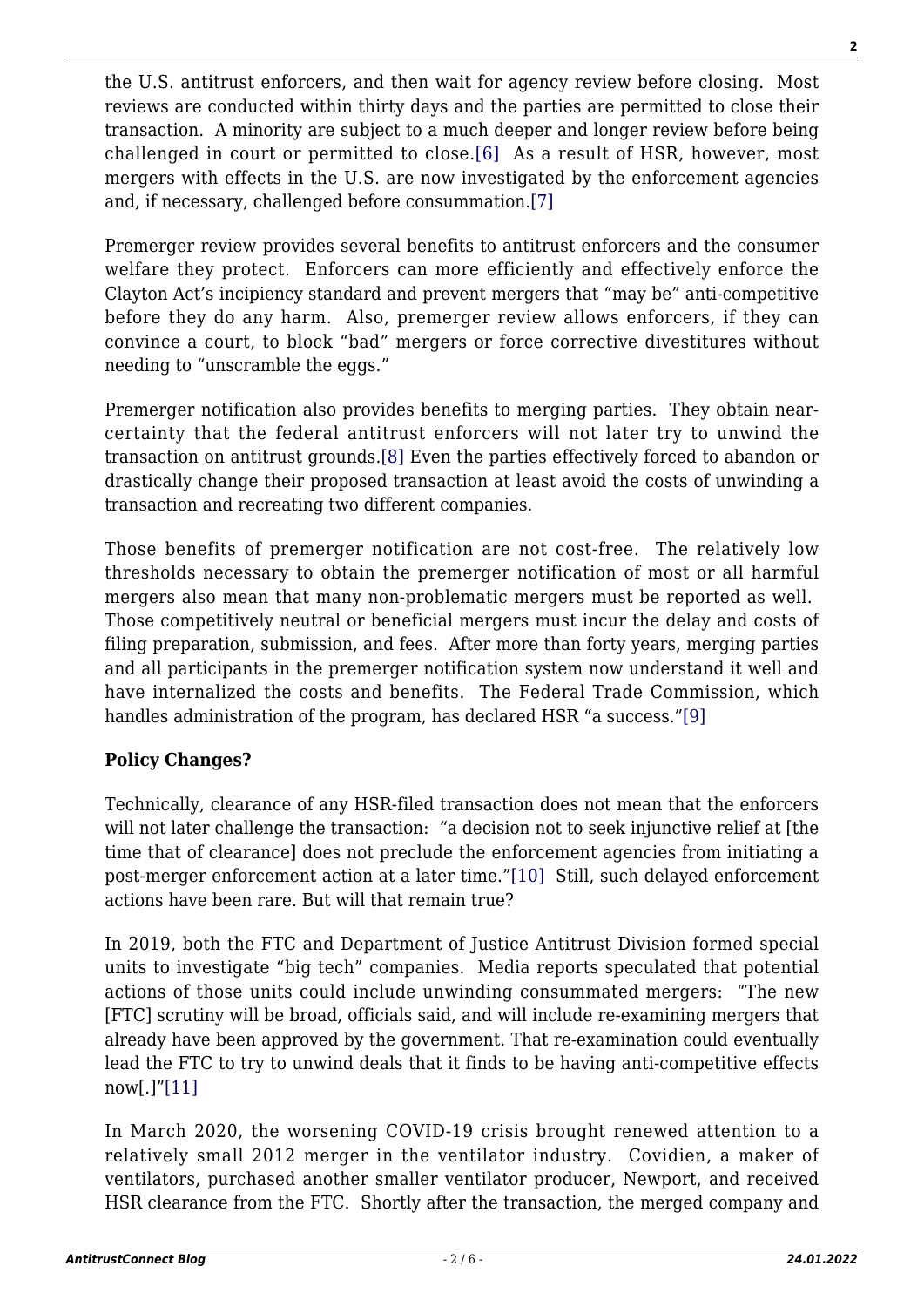<span id="page-2-1"></span><span id="page-2-0"></span>the federal government canceled a contract for relatively inexpensive ventilators. Medtronic, the current owner of Covidien, claimed that the cancellation decision was mutual and for technical reasons[.\[12\]](#page-4-1) Others speculated that the 2012 deals was a typical "killer acquisition.["\[13\]](#page-4-2) FTC Commissioner Rebecca Slaughter was quoted as saying "When we get new information that causes us to question our original analysis, then we should absolutely go back and take a second look to find out whether there's something we should have done differently or better".[\[14\]](#page-4-3)

<span id="page-2-3"></span><span id="page-2-2"></span>Finally, on April 1, 2020, the FTC filed an administrative complaint to unwind an investment by Altria into JUUL Labs.[\[15\]](#page-4-4) Both companies made e-cigarettes. In late 2018, Altria paid \$12.8B for a 35% non-voting equity interest in JUUL. Simultaneously, the parties entered a non-compete agreement plus agreements by which Altria provided JUUL services and intellectual property. While the investment and agreements did not require HSR filings, the parties did submit a filing a few weeks later to convert the non-voting interest to a voting one. The complaint alleged violations of Sherman Act Section 1, FTC Act Section 5, and Clayton Act Section 7 and sought divestiture of Altria's equity stake in JUUL.

#### **Legal, Business, and Policy Concerns**

<span id="page-2-4"></span>Former FTC Chairman Tim Muris and former FTC General Counsel Jonathan Nuechterlein described the difficult legal challenges that federal antitrust enforcers would face if either attempted to unwind an acquisition investigated under HSR.[\[16\]](#page-4-5) In short, enforcers would need to go back in time, gaze into the crystal ball a second time, and convince a court that the but-for world in which the transaction was blocked before consummation would likely be more competitive than the actual world with the merger under the Clayton Act. Any attempt to reduce the burden by grounding the allegation in a Sherman Act Section 2 "monopoly maintenance" claim would fail because, as described above, the Clayton Act's test is meant to be less stringent than the Sherman Act's[.\[17\]](#page-4-6)

<span id="page-2-5"></span>Not only *would* such a challenge be difficult for the enforcers legally, it *should* be difficult. The Clayton Act/HSR regime has been in place for more than forty years to allow the enforcers to catch before consummation nearly all mergers that "may be" anti-competitive. Under this regime, enforcers can – and have incentive to – stop any consumer harm before it happens. Easing the burden on such post-consummation challenges would incentivize enforcers to sandbag the merging parties, allow the transaction to move forward, and wait for a more favorable set of facts or litigation burden years later. The result would be increased harms to consumer welfare during the time the anti-competitive merger operates.

More frequent challenges of investigated and consummated mergers also would create uncertainty for the business community and the financial entities that support it. While complying with an HSR investigation and, perhaps, successfully fighting off a challenge is costly, the parties do obtain some assurance that they will not need to repeat it a few years later. Also, any later forced divestitures would likely be at belowmarket prices. Parties might forego efficient mergers for fear of later litigation. Finally, the merged party would have the perverse incentive to hold back on investing in the acquired entity, lest the merger be deemed "too successful" and those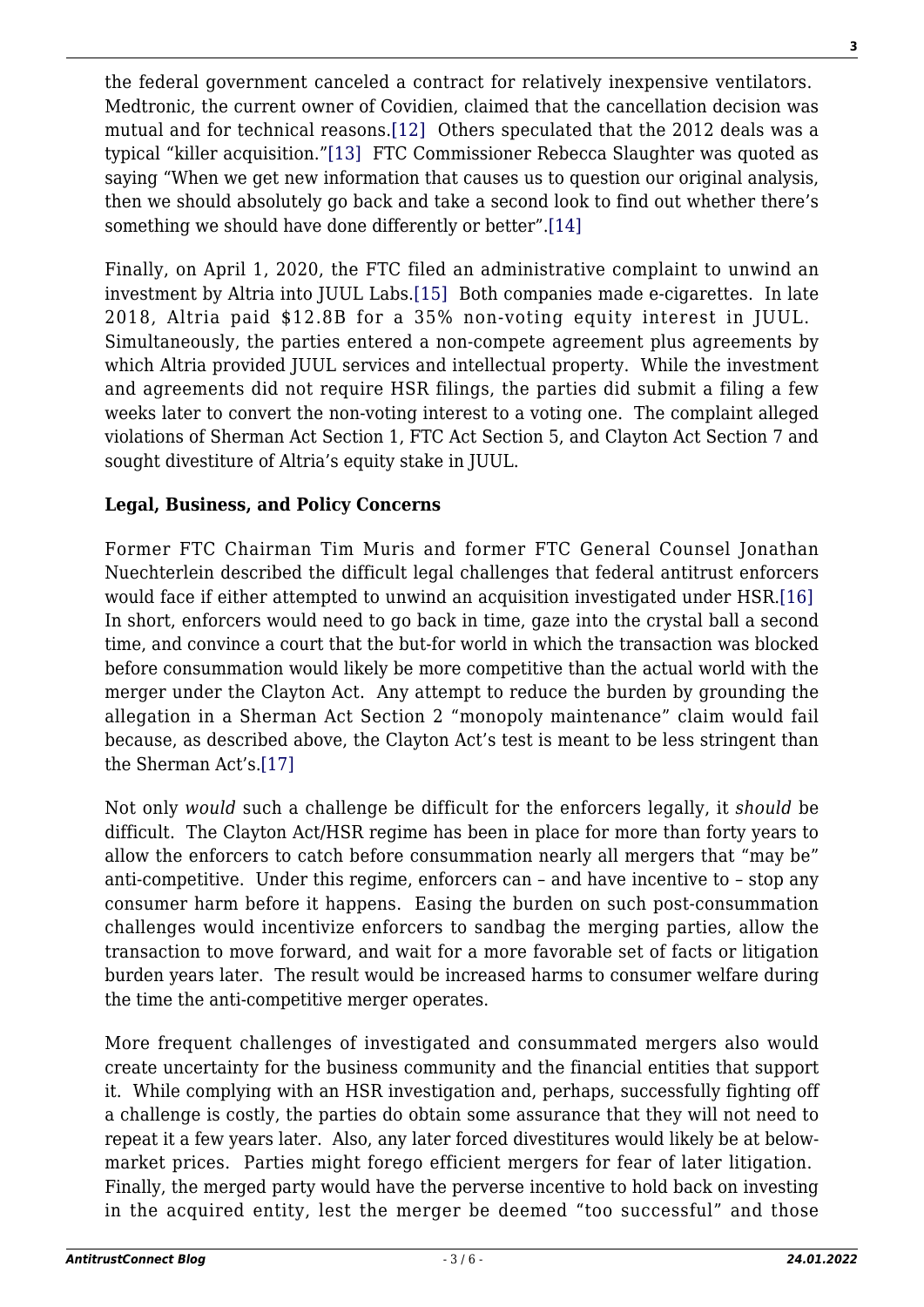investments be stranded after a compelled divestiture forced by belated attention of antitrust enforcers. Again, the result would be bad for consumers who would have benefited from the proper use of the purchased assets.

<span id="page-3-11"></span><span id="page-3-10"></span>These policy concerns do not leave antitrust enforcers powerless in the face of monopolists or other dominant actors. Enforcers can still invoke Sherman Act Section 2 and challenge today's conduct of a monopolist, including one that grew by mergers in the past, and seek divestitures as an appropriate remedy[.\[18\]](#page-4-7) Timely challenges of mergers that did not require an HSR filing would still be appropriate.[\[19\]](#page-4-8) But frequent post-HSR investigations and challenges would destroy the rationale for HSR, risk anti-competitive harm while some "bad" mergers are allowed to proceed, and create business uncertainty and damages to consumers while "good" mergers are foregone or incompletely implemented. The balance struck in 1976 would be completely upended. Such a sea change in how antitrust reviews of mergers are conducted should not be made without greater discussion of all the potential costs and benefits.

<span id="page-3-0"></span>[\[1\]](#page-0-0) 15 U.S.C. §1.

<span id="page-3-1"></span>[\[2\]](#page-0-1) 15 U.S.C. §18.

<span id="page-3-2"></span>[\[3\]](#page-0-2) *Brown Shoe Co. v. United States*, 370 U.S. 294, 318 (1962).

<span id="page-3-3"></span>[\[4\]](#page-0-3) *See, e.g.,* William J. Baer, *Reflections on Twenty Years of Merger Enforcement Under the Hart-Scott-Rodino Act*, 65 Antitrust L.J. 825, 828 (1997) (quoting H.R. Rep. No. 94-1373, at 10 (1976)) ("[T]here were strong incentives for speedily and surreptitiously consummating suspect mergers and then protracting the ensuing litigation, thus creating the 'strong probability that the government will ultimately win only a partial or "token" divestiture order,'" given the difficulty of unscrambling the eggs.") and Kenneth G. Elzinga, *The Antimerger Law: Pyrrhic Victories?*, 12 J.L. & Econ. 43 (1969).

<span id="page-3-4"></span>[\[5\]](#page-0-4) 15 U.S.C. §18(a).

<span id="page-3-5"></span>[\[6\]](#page-1-0) *See Hart-Scott-Rodino Annual Report Fiscal Year 2018* for latest statistics. For instance, in FY2018, only 2.2% of the more than 2000 HSR filings received a "second request" for more information.

<span id="page-3-6"></span>[\[7\]](#page-1-1) Baer, *Reflections on Twenty Years of Merger Enforcement Under the Hart-Scott-Rodino Act*, supra note 4, at 832.

<span id="page-3-7"></span>[\[8\]](#page-1-2) State enforcer challenges to mergers are possible but rare. *See, e.g.,* Arriana McLymore and Diane Bartz, *T-Mobile-Sprint Merger Wins Approval from U.S. Judge*, Reuters, Feb. 10, 2020, [https://www.reuters.com/article/us-sprint-corp-m-a-t-mobile/t-mobile-sprint-merger-wi](https://www.reuters.com/article/us-sprint-corp-m-a-t-mobile/t-mobile-sprint-merger-wins-approval-from-u-s-judge-idUSKBN2042MG) [ns-approval-from-u-s-judge-idUSKBN2042MG](https://www.reuters.com/article/us-sprint-corp-m-a-t-mobile/t-mobile-sprint-merger-wins-approval-from-u-s-judge-idUSKBN2042MG)

<span id="page-3-9"></span><span id="page-3-8"></span>[\[9\]](#page-1-3) Federal Trade Commission, *Introductory Guide I: What is the Premerger Notification Program,* at p. 2 (2009).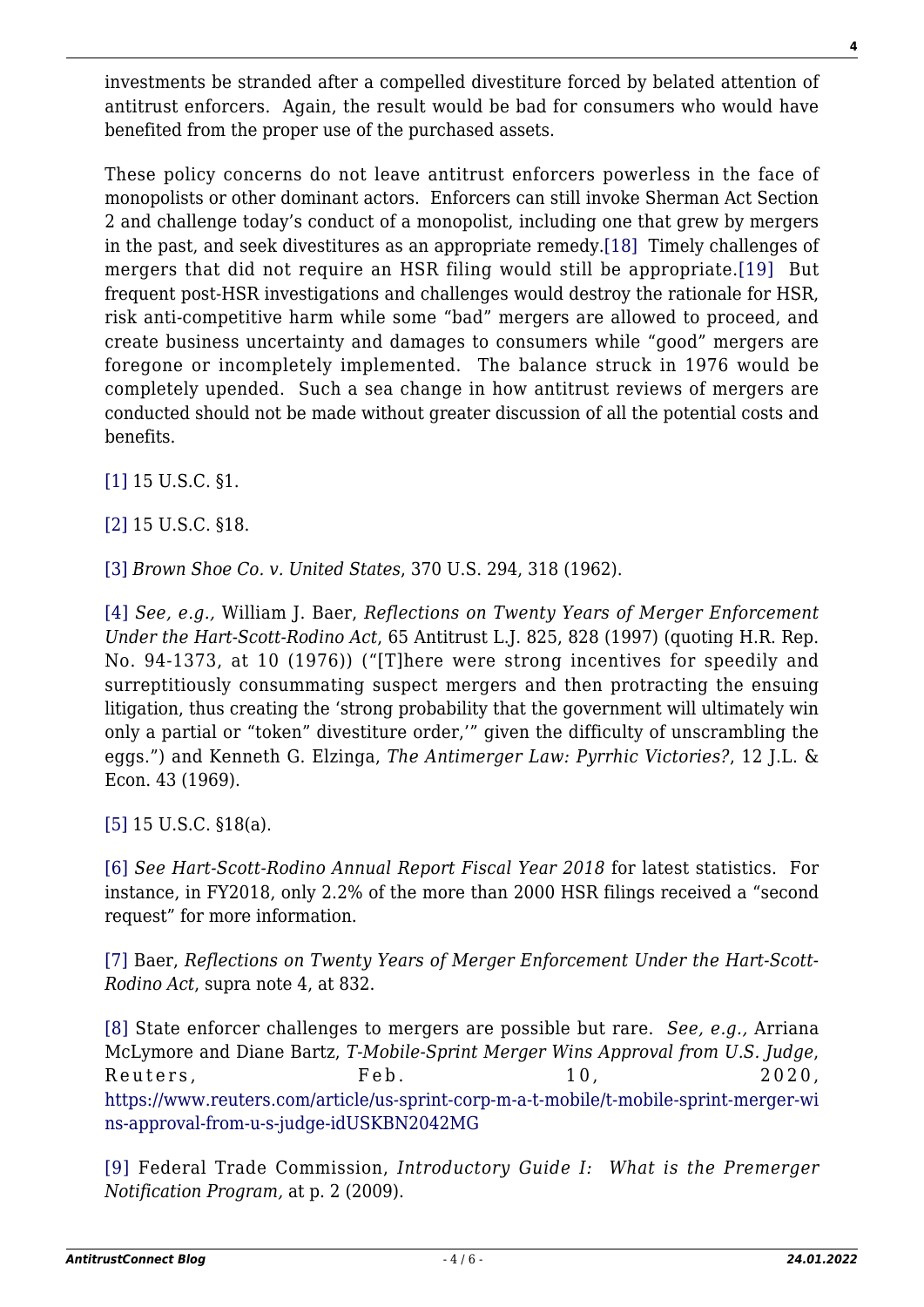[\[10\]](#page-1-4) *Id.*, at 13.

<span id="page-4-0"></span>[\[11\]](#page-1-5) John D. McKinnon, *FTC Aims New Task Force at Big Tech*, Wall St. J., Feb. 26, 2019, https://www.wsj.com/articles/ftc-aims-new-task-force-at-big-tech-11551209556

<span id="page-4-1"></span>[\[12\]](#page-2-0) *See, e.g.,* Manne and Auer, *The Covidien/Newport Merger: Killer Acquisition or Just a Killer Story* , Truth on the Market, April 3, 2020, [https://truthonthemarket.com/2020/04/03/the-covidien-newport-merger-killer-acquisiti](https://truthonthemarket.com/2020/04/03/the-covidien-newport-merger-killer-acquisition-or-just-a-killer-story/) [on-or-just-a-killer-story/](https://truthonthemarket.com/2020/04/03/the-covidien-newport-merger-killer-acquisition-or-just-a-killer-story/).

<span id="page-4-2"></span>[\[13\]](#page-2-1) *See, e.g.,* Diana L. Moss, *Can Competition Save Lives? The Intersection of COVID-19, Ventilators and Antitrust Enforcement*, American Antitrust Institute, Mar.  $31, 2020$ 

[https://www.antitrustinstitute.org/can-competition-save-lives-the-intersection-of-covid-](https://www.antitrustinstitute.org/can-competition-save-lives-the-intersection-of-covid-19-ventilators-and-antitrust-enforcement/)[19-ventilators-and-antitrust-enforcement/](https://www.antitrustinstitute.org/can-competition-save-lives-the-intersection-of-covid-19-ventilators-and-antitrust-enforcement/); Matt Stoller, *The Danger of No Antitrust Enforcement: How a Merger Led to US Ventilator Shortage*, ProMarket, Apr. 2, 2020, [https://promarket.org/the-danger-of-no-antitrust-enforcement-how-a-merger-led-to-the](https://promarket.org/the-danger-of-no-antitrust-enforcement-how-a-merger-led-to-the-us-ventilator-shortage/)[us-ventilator-shortage/](https://promarket.org/the-danger-of-no-antitrust-enforcement-how-a-merger-led-to-the-us-ventilator-shortage/)

<span id="page-4-3"></span>[\[14\]](#page-2-2) David McLaughlin, *Ventilator Maker's 2012 Merger Spurs Query from FTC Official* , Bloomberg, Mar. 30, 2020, [https://www.bloomberg.com/news/articles/2020-03-30/covidien-ventilator-merger-need](https://www.bloomberg.com/news/articles/2020-03-30/covidien-ventilator-merger-needs-new-look-ftc-official-says) [s-new-look-ftc-official-says](https://www.bloomberg.com/news/articles/2020-03-30/covidien-ventilator-merger-needs-new-look-ftc-official-says)

<span id="page-4-4"></span>[\[15\]](#page-2-3) *In the Matter of Altria Group, Inc. and JUUL Labs, Inc.*, Docket No. 9393, Apr. 1, 2020.

<span id="page-4-5"></span>[\[16\]](#page-2-4) Muris and Nuechterlein, *First Principles for Antitrust Review of Long-Consummated Mergers*, 5 Criterion J. on Innovation 29 (2020); *See also* ABA Antitrust Law Section Competition/Consumer Protection Policy and North American Comments Task Force, *Analyzing the Scope of Enforcement Actions Against Consummated Mergers in a Time of Heightened Scrutiny,* April 2020, avail at [https://ourcuriousamalgam.com/event-schedule/white-paper-from-members-of-competi](https://ourcuriousamalgam.com/event-schedule/white-paper-from-members-of-competition-consumer-protection-policy-and-north-american-comments-task-force-analyzing-the-scope-of-enforcement-actions-against-consummated-mergers-in-a-time-of-2/) [tion-consumer-protection-policy-and-north-american-comments-task-force-analyzing](https://ourcuriousamalgam.com/event-schedule/white-paper-from-members-of-competition-consumer-protection-policy-and-north-american-comments-task-force-analyzing-the-scope-of-enforcement-actions-against-consummated-mergers-in-a-time-of-2/)[the-scope-of-enforcement-actions-against-consummated-mergers-in-a-time-of-2/](https://ourcuriousamalgam.com/event-schedule/white-paper-from-members-of-competition-consumer-protection-policy-and-north-american-comments-task-force-analyzing-the-scope-of-enforcement-actions-against-consummated-mergers-in-a-time-of-2/)

<span id="page-4-6"></span>[\[17\]](#page-2-5) *See also* Muris and Nuechterlein, *First Principles for Antitrust Review of Long-Consummated Mergers,* supra note 16, at 38-41; and Ginsburg and Wong-Ervin, *Challenging Consummated Mergers Under Section 2*, George Mason University Law and Economics Paper Series 20-14, May 2020, avail. at [https://papers.ssrn.com/sol3/papers.cfm?abstract\\_id=3590703&download=yes](https://papers.ssrn.com/sol3/papers.cfm?abstract_id=3590703&download=yes) both commenting on D. Bruce Hoffman, Dir., Bureau of Competition, U.S. Fed. Trade Comm'n, *Remarks at GCR Live Antitrust in the Digital Economy—Antitrust in the Digital Economy: A Snapshot of FTC Issues* 9–11 (May 22, 2019), avail. at [https://www.ftc.gov/system/files/documents/public\\_statements/1522327/hoffman\\_-\\_gcr](https://www.ftc.gov/system/files/documents/public_statements/1522327/hoffman_-_gcr_live_san_francisco_2019_speech_5-22-19.pdf) live san francisco 2019 speech 5-22-19.pdf.

<span id="page-4-8"></span><span id="page-4-7"></span>[\[18\]](#page-3-10) *See United States v. Am. Tel. & Tel. Co.*, 552 F. Supp. 131 (D.D.C. 1982), aff'd mem. sub nom. *Maryland v. United States*, 460 U.S. 1001 (1983).